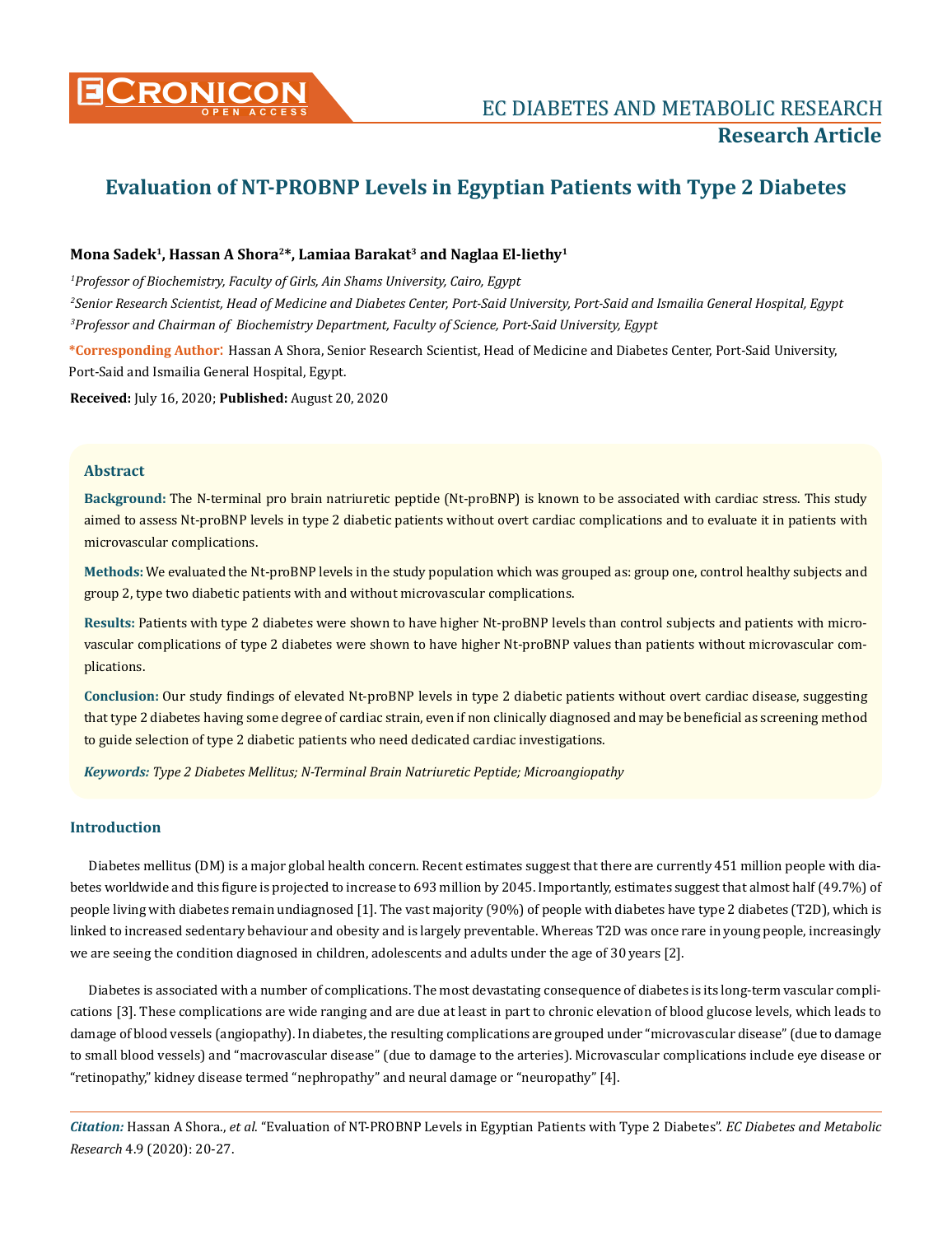Recently, N-terminal Brain natriuretic peptide (NT-proBNP) was reported to be associated with diabetic complications. It was proposed that NT-proBNP is a novel vascular risk factor reflecting systemic inflammation [5]. BNP is a 32-amino-acid peptide first described in porcine brain, and later found to be synthetized also by cardiac myocytes. In humans the left ventricle subjected to an increased wall tension is the main source of BNP. In the circulation, the peptide is present not only as BNP, but also as an inactive NT-proBNP resulting from the cleavage of the precursor form of BNP (proBNP) [6]. The actions of BNP include enhanced renal sodium and water excretion, vasorelaxation, and suppression of the activity of the renin-angiotensin-aldosterone system [7].

## **Aim of the Study**

The aim of this study to detect the association of natural pro brain natriuretic peptide which is an indicator of cardiac dysfunction with type 2 diabetes mellitus even if non clinically overt.

# **Materials and Methods**

This study is a case control study; it took place at Ismailia General Hospital. Patients attended the outpatient clinic for treatment or follow up of type 2 diabetes were eligible for the study. Cases subjected to the study were selected randomly, based on inclusion criteria, with no gender predilection. The biochemical study was done in the laboratory department. The study was approved by institutional ethical committee.

#### **Patient selection**

This study was conducted on one hundred eighty eight (188), subjects divided into two groups; group 1 (control group) composed of ninety four (94), non-diabetic healthy volunteers aged more than 50 years, 41 males and 53 females, and group 2, composed of ninety four (94), type 2 diabetic patients, aged more than 60 years both males and females with duration of diabetes over 10 years, 28 males and 66 females, patients known to have heart or renal failure were excluded from the study.

All patients and controls were subjected to clinical history taking, clinical examination: Measurement of BMI (weight in Kg/height in meter<sup>2</sup>) [8], blood pressure measurement, fundus examination: for group 2 for detection of the presence and the severity of retinopathy.

## **Laboratory investigations**

Urine albumin was measured by latex turbidimetry [9] method and urine creatinine was measured by Jaffe's kinetic method [10]. Albumin creatinine ratio (ACR) was calculated by dividing albumin concentration in milligrams by creatinine concentration in mmol [11].

Blood samples were collected and following tests were done: Fasting blood glucose level by colorimetric method [12], Hb A1C [13] and insulin resistance were measured using the homeostasis model assessment of insulin resistance (HOMA-IR), being calculated as fasting insulin X glucose level/22.5 [14]. Serum albumin [15] and creatinine levels [16] were also measured. Serum Human N-terminal pro-brain natriuretic peptide (NT-proBNP) analysis by ELISA Kit from the manufacturing company (Sun Red, Gentaur, Belgium).

#### **Statistical analysis**

Data was tabulated and introduced into a PC using SPSS 15.0.1. Mean, standard deviation, median, minimum and maximum values for numerical data and frequency and percentage for non-numerical data were calculated. Student t-test was used to assess the statistical significance of the difference between 2 means of 2 independent groups. Chi-square test was used for the relation between two qualitative variables.

*Citation:* Hassan A Shora., *et al*. "Evaluation of NT-PROBNP Levels in Egyptian Patients with Type 2 Diabetes". *EC Diabetes and Metabolic Research* 4.9 (2020): 20-27.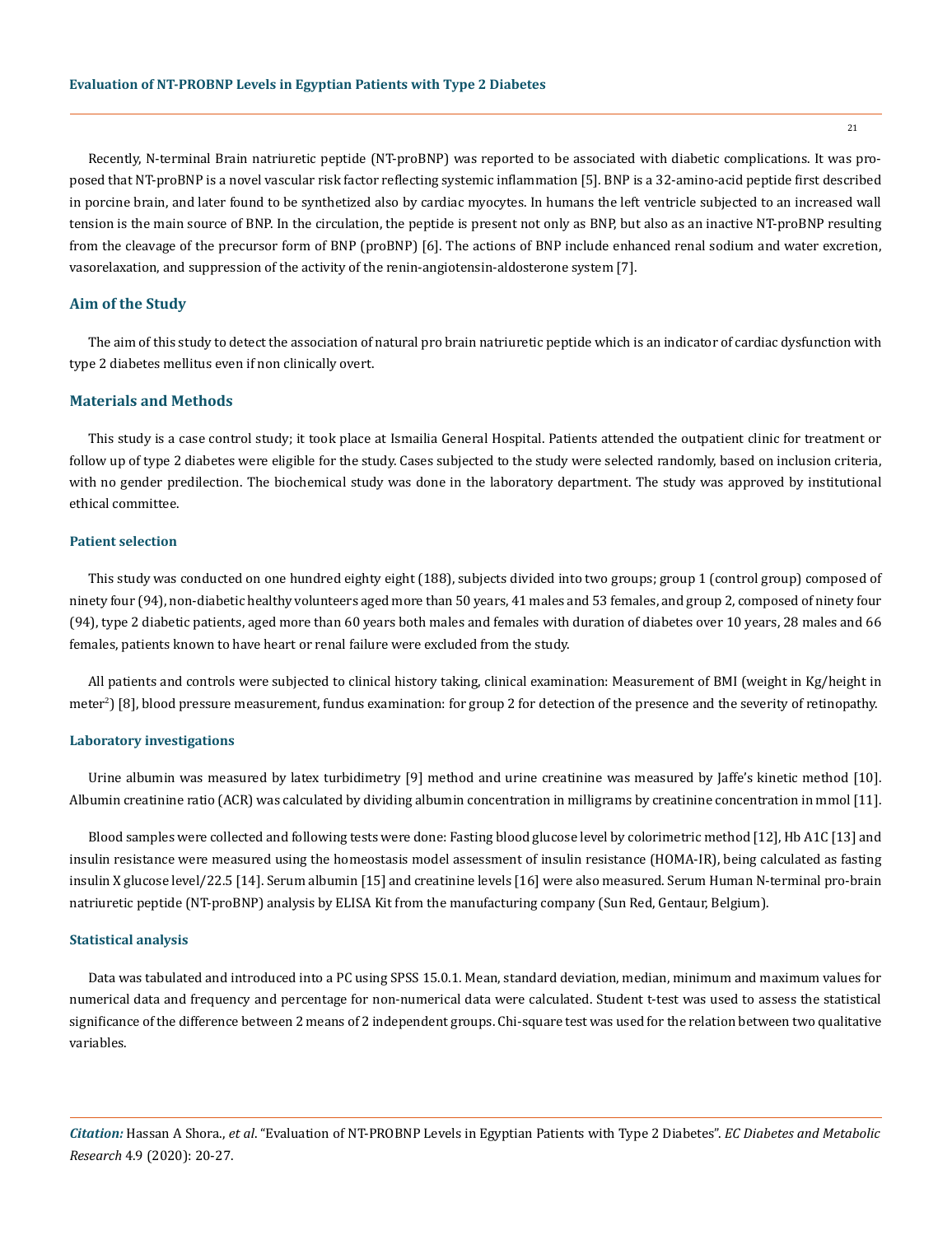## **Results**

There was statistically significant difference in gender distribution and there were no significant differences in age between the two groups. There was statistically significant difference between the two studied groups in BMI, systolic and diastolic blood pressure. There was statistically highly significant difference in parameters of renal functions (creatinine, ACR and urine albumin), FBG, HbA1C. There was statistically highly significant difference between the two studied groups in Serum Human N-terminal pro-brain natriuretic peptide (NTproBNP). On comparing both sexes, there was statistical highly significant difference of serum Human N-terminal pro-brain natriuretic peptide (NT-proBNP) in group I, and no statistical significant difference of serum Human N-terminal pro-brain natriuretic peptide (NTproBNP) level in group II. The cut off value of the NT-proBNP levels for differentiation between the non diabetic controls and the diabetic patients was 45 pg/mL (Figure 1). Means± S.D of various parameters in the studied groups are illustrated in table 1.



*Figure 1: ROC curves evaluation of Serum Human NT-proBNP levels in diabetic and non-diabetic patients.*

| Variable (Mean ± S.D)      | Group I $(n = 94)$ | Group II $(n = 94)$ | F      | P             |
|----------------------------|--------------------|---------------------|--------|---------------|
| Age (year)                 | $54.58 \pm 3.69$   | $58.46 \pm 7.24$    | 21.4   | > 0.05        |
| BMI: $(kg/m2)$             | $31.29 \pm 5.75$   | $33.09 \pm 6.41$    | 4.11   | ${}_{< 0.05}$ |
| Systolic BP (mmHg)         | $111.08 \pm 10.5$  | $119.05 \pm 7.12$   | 37.1   | ${}_{0.01}$   |
| Diastolic BP (mmHg)        | $76.91 \pm 5.73$   | $83.12 \pm 7.05$    | 43.92  | ${}_{0.01}$   |
| Creatinine $(mg/dL)$       | $0.94 \pm 0.11$    | $1.4 \pm 0.87$      | 27.0   | ${}_{0.01}$   |
| ACR (mg/mmol)              | $10.38 \pm 3.74$   | $41.76 \pm 17.32$   | 294.8  | ~< 0.01       |
| Albumin/urine $(mg/hr)$    | $8.05 \pm 3.41$    | $20.57 \pm 22.94$   | 25.13  | ~< 0.01       |
| FBG (mg/dL)                | $88.34 \pm 10.36$  | $182.22 \pm 69.43$  | 168.12 | ~< 0.01       |
| Hb A <sub>1</sub> c $(\%)$ | $5.46 \pm 0.29$    | $7.76 \pm 1.16$     | 347.81 | ${}_{0.01}$   |
| HOMA-R                     | $1.71 \pm 0.52$    | $5.98 \pm 2.13$     | 356.52 | < 0.01        |
| NT-PRO-BNP (pg/mL)         | $14.47 \pm 11.5$   | $67.56 \pm 12.14$   | 947.5  | ${}_{< 0.01}$ |

*Table 1: Mean ± S.D of various parameters in the two study groups.*

*Citation:* Hassan A Shora., *et al*. "Evaluation of NT-PROBNP Levels in Egyptian Patients with Type 2 Diabetes". *EC Diabetes and Metabolic Research* 4.9 (2020): 20-27.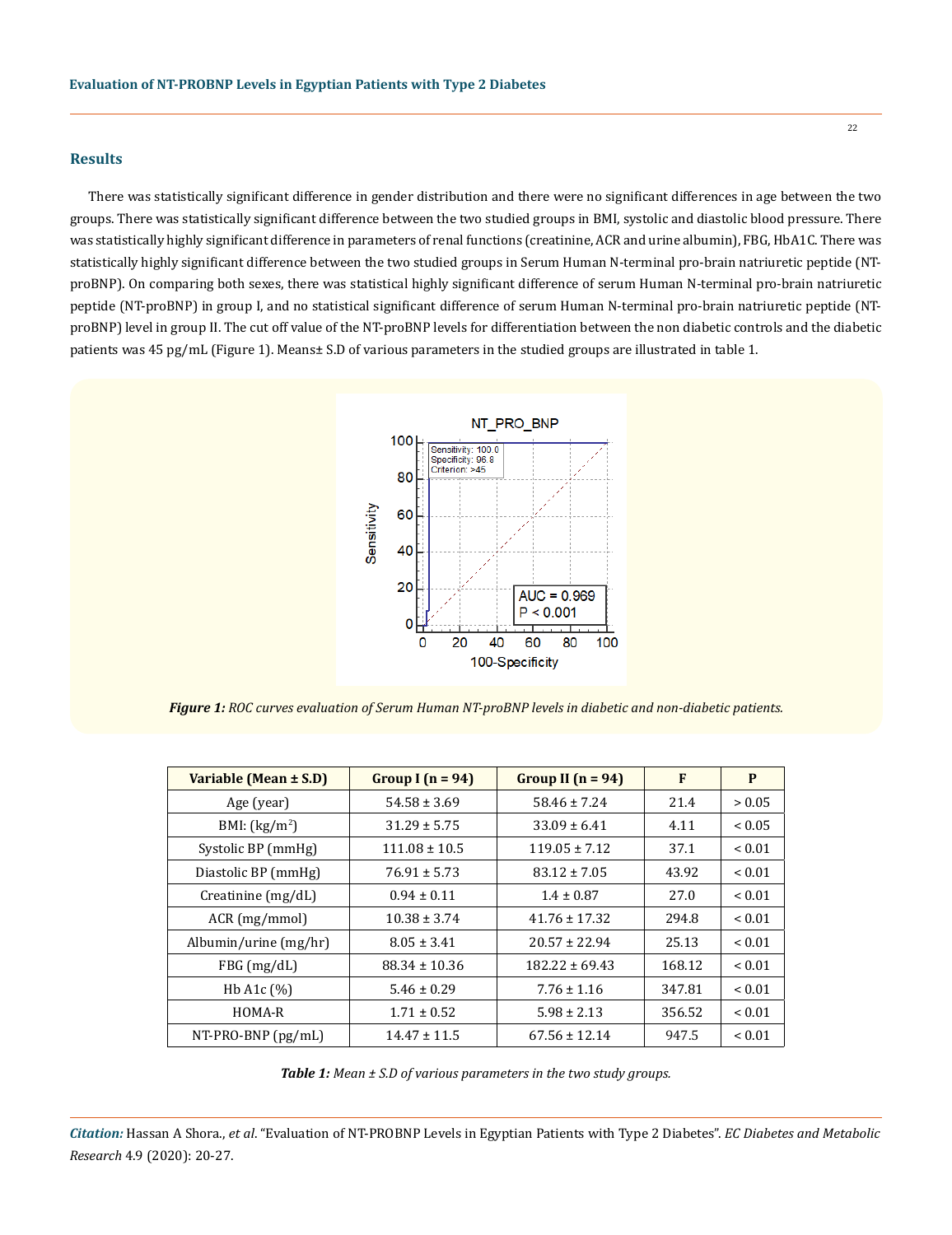#### **Discussion**

Patients with type 2 diabetes represent a high risk population in terms of cardiovascular and renal complications. Such patients show a disproportionate increase in left-ventricular dysfunction and left-ventricular hypertrophy. Increased plasma BNP levels have been reported in certain patients with type 2 diabetes, in association with coronary heart disease and BNP screening has been proposed for the easy identification of subclinical diabetic cardiomyopathy [17]. Although microangiopathy represents a severe threat to the population with diabetes, macroangiopathy and subsequent cardiovascular disease are the major causes of morbidity and mortality in these patients. Screening for kidney and retinal complications is already an established part of routine diabetes care today, but there is no comparable reoccurring screening for cardiac complications of diabetes. This may simply be due to the lack of cost-effective methods.

In the present study, there was no significant differences in age distribution as cases were selected in narrow range of age (above 50 or 60 years), this was found also in previous studies [18]. There was statistically significant difference in gender distribution in the diabetic group, which was not found in the control healthy group, as the disease prevalence was significantly higher in females, this study was in concordance to many other studies, in which authors found that impaired glucose tolerance (IGT) dominates among women [19-21] and that type 2 diabetes higher among women [21,22]. On the other side, many other studies showed that the disease was more common in men [23].

In this study, body mass index (BMI) was statistically significantly higher in each of the diabetic group (group) compared to the control group. Several studies have reported a strong association between excess weight and increased risk of death, placing the overweight group at a 40% higher and the obese group at up to 300% higher risk of death than individuals whose BMI is normal  $(18.5 \leq BMI < 25)$ [24-27]. Excess weight and physical inactivity are also associated with an increased risk of developing various diseases, particularly type 2 diabetes [28,29]. Since excess weight is an important predictor of type 2 DM, the term "diabesity" was proposed by Astrup and Finer in 2000 [30]. Specifically, In comparison to women with normal BMI, overweight, obese class I and II (30 ≤ BMI < 39.99) and class III (BMI ≥ 40) individuals face increased risks of developing type 2 DM with 7.6%, 20.1% and 38.8% greater risk respectively [31].

In this study both measures of blood pressure, systolic and diastolic were assessed in the two studied groups, there was high significant increase in both values seen in diabetic subjects in comparison with controls. The factors generally considered responsible for diabetesrelated blood pressure elevation include enhanced sympathetic tone, obesity, hyperinsulinemia and structural changes in the kidney [32].

Our results was similar with results of Landsberg L, Molitch M (2004) who stated that diabetes mellitus is closely associated with prevalence of hypertension [33]. Also, other previous studies are in agreement with ours [34,35]. Diabetes and hypertension frequently occur together. There is substantial overlap between diabetes and hypertension in etiology and disease mechanisms. Obesity, inflammation, oxidative stress and insulin resistance are thought to be the common pathways. Recent advances in the understanding of these pathways have provided new insights and perspectives. Physical activity plays an important protective role in the two diseases mechanisms [36].

Some of renal function parameters were also evaluated in this study as serum urea, create nine, uric acid and albumin, urine albumin creatinine ratio (ACR) and GFR. Our results showed significant difference in these parameters in diabetic patients in comparison with the non-diabetic subjects. Amartey., *et al*. (2015) showed also increased serum urea and creatinine in diabetic subjects [37]. Diabetics are more prone to experience kidney dysfunction than non-diabetics, serum albumin and Albumin creatinine ratio (ACR) were evaluated in previous studies as Momin., *et al*. (2011) who showed increase in ACR and decrease in serum albumin in diabetics, these results were similar to ours. Although the 24-hour urine collection was previously the gold standard for the detection of microalbuminuria, it has been suggested that screening can be more simply achieved by a timed urine collection or an early morning specimen to minimize changes in urine volume that occur during the day. Use of the albumin/creatinine ratio in a timed urinary sample is now recommended as the preferred screening strategy for all diabetic patients [38].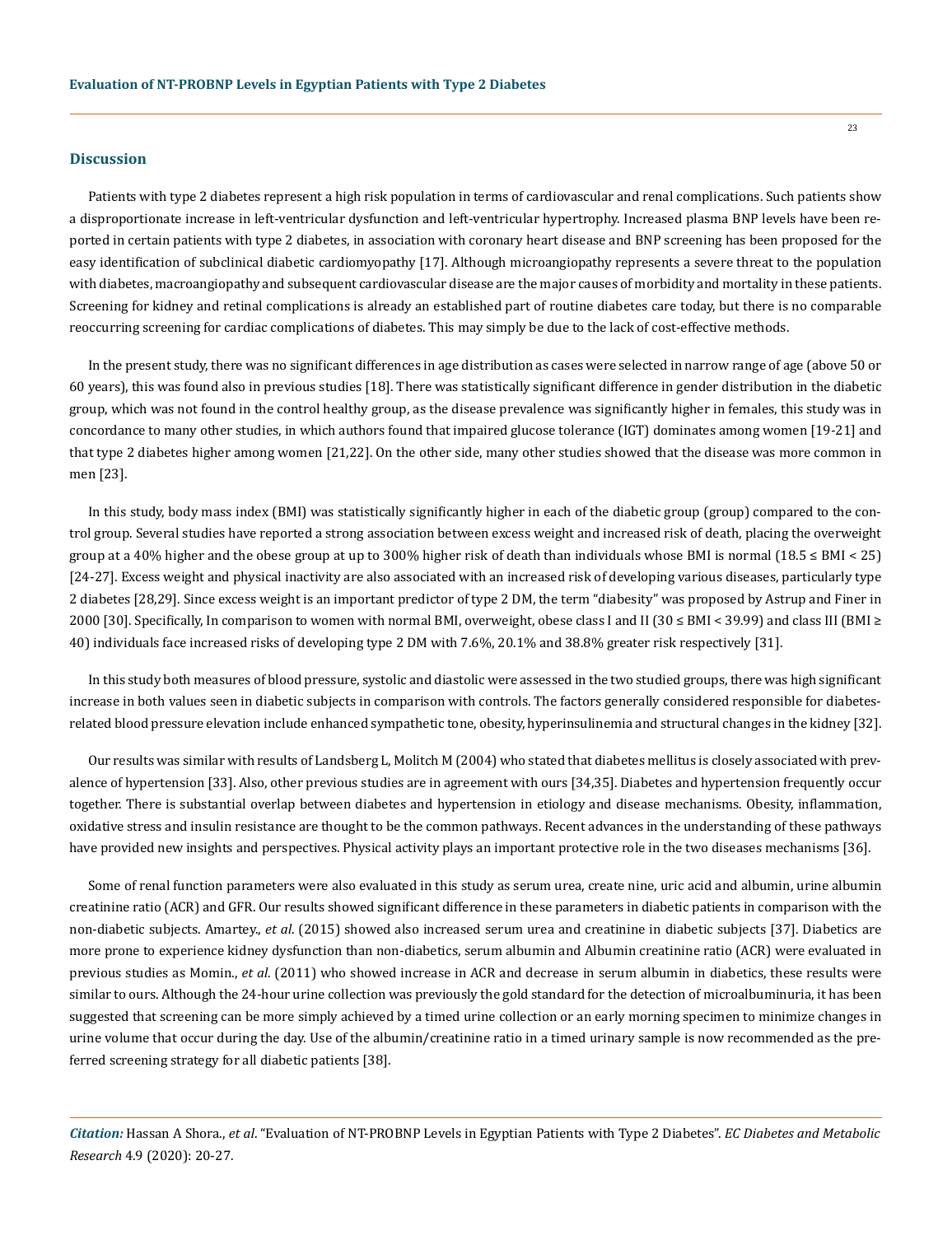In this study we reported significant increase of FBG, HbA1C and insulin resistance as measured by HOMA-IR in the diabetic group compared to the non-diabetic groups. This coincides with the previous studies which reported that T2DM is associated with insulin resistance and compensatory hyperinsulinemia [39,40].

Our study revealed significant increase in N-terminal pro-brain natriuretic peptide (NT-proBNP) levels in the diabetic group in comparison to non-diabetic subjects. These results are consistent with other studies [41].

Diabetes is associated with an increased risk of microvascular and macrovascular disease. B-type natriuretic peptide (BNP) and the N-terminal part of the precursor molecule proBNP (NT-proBNP), in particular, are established biomarkers of CV stress in diabetic patients [42]. Recently, data from the Framingham Heart Study identified BNP as a strong predictor of morbidity and mortality in the diabetic patients even when BNP levels were below the threshold normally used to diagnose patients with heart failure [43].

However, the true implications of NT-proBNP in clinical practice were typically influenced by confounders, such as age, sex, diabetes, and renal function. Recently, suggested that changes in liraglutide-induced lean mass and body fat were associated with increases in plasma NP levels in obese type 2 diabetic patients [44]. Finally, in this study, the usefulness of NT-proBNP levels as indicator for the occurrence of diabetes mellitus was tested using Roc curves analysis, it was found that the cut off value for differentiation between diabetic and non-diabetic subjects was 45 pg/mL, with high sensitivity and specificity. To the best of our knowledge, the present study is the first attempting to evaluate the association between NT-proBNP levels and type 2 DM in Egyptian population.

#### **Conclusion**

Our study findings of elevated Nt-proBNP levels in type 2 diabetic patients without overt cardiac disease, suggesting that type 2 diabetes having some degree of cardiac strain, even if non clinically diagnosed and may be beneficial as screening method to guide selection of type 2 diabetic patients who need dedicated cardiac investigations.

## **Bibliography**

- 1. Gaurav S., *et al.* ["Diabetic cardiomyopathy: prevalence, determinants and potential treatments".](https://pubmed.ncbi.nlm.nih.gov/30944723/) *Therapeutic Advances in Endocrinol[ogy and Metabolism](https://pubmed.ncbi.nlm.nih.gov/30944723/)* (2019): 10.
- 2. Cho NH., *et al.* ["IDF diabetes atlas: global estimates of diabetes prevalence for 2017 and projections for 2045".](https://pubmed.ncbi.nlm.nih.gov/29496507/) *Diabetes Research and Clinical Practice* [138 \(2018\): 271-281.](https://pubmed.ncbi.nlm.nih.gov/29496507/)
- 3. Hamano K., *et al.* ["N-terminal fragment of probrain natriuretic peptide is associated with diabetes microvascular complications in](https://www.ncbi.nlm.nih.gov/pmc/articles/PMC4199566/) type 2 diabetes". *[Vascular Health and Risk Management](https://www.ncbi.nlm.nih.gov/pmc/articles/PMC4199566/)* 10 (2014): 585-589.
- 4. [Forbes J and Cooper M. "Mechanisms of Diabetic Complications".](https://pubmed.ncbi.nlm.nih.gov/23303908/) *Physiological Reviews* 93 (2013): 137-188.
- 5. Gruden G., *et al.* ["NH2-terminal probrain natriuretic peptide is associated with diabetes complications in the EURODIAB Prospective](https://care.diabetesjournals.org/content/35/9/1931)  [Complications Study: the role of tumor necrosis factor-α".](https://care.diabetesjournals.org/content/35/9/1931) *Diabetes Care* 35.9 (2012): 1931-1936.
- 6. Bruno G., *et al.* ["NT-proBNP Linking Low Moderately Impaired Renal Function and Cardiovascular Mortality in Diabetic Patients: The](https://www.ncbi.nlm.nih.gov/pmc/articles/PMC4263725/)  [Population-Based Casale Monferrato Study".](https://www.ncbi.nlm.nih.gov/pmc/articles/PMC4263725/) *PLoS ONE* 12 (2014): e114855.
- 7. Beer S., *et al.* ["Increased plasma levels of N-terminal brain natriuretic peptide \(NT-proBNP\) in type 2 diabetic patients with vascular](https://pubmed.ncbi.nlm.nih.gov/16357805/)  complications". *[Diabetes and amp Metabolism](https://pubmed.ncbi.nlm.nih.gov/16357805/)* 31.6 (2005).
- 8. Panagiotakos D., *et al.* ["The Relationship between Dietary Habits, Blood Glucose and Insulin Levels among People without Cardiovas](https://www.ncbi.nlm.nih.gov/pmc/articles/PMC1783563/)[cular Disease and Type 2 Diabetes; The ATTICA Study".](https://www.ncbi.nlm.nih.gov/pmc/articles/PMC1783563/) *The Review of Diabetic Studies* 2.4 (2005): 208-215.

*Citation:* Hassan A Shora., *et al*. "Evaluation of NT-PROBNP Levels in Egyptian Patients with Type 2 Diabetes". *EC Diabetes and Metabolic Research* 4.9 (2020): 20-27.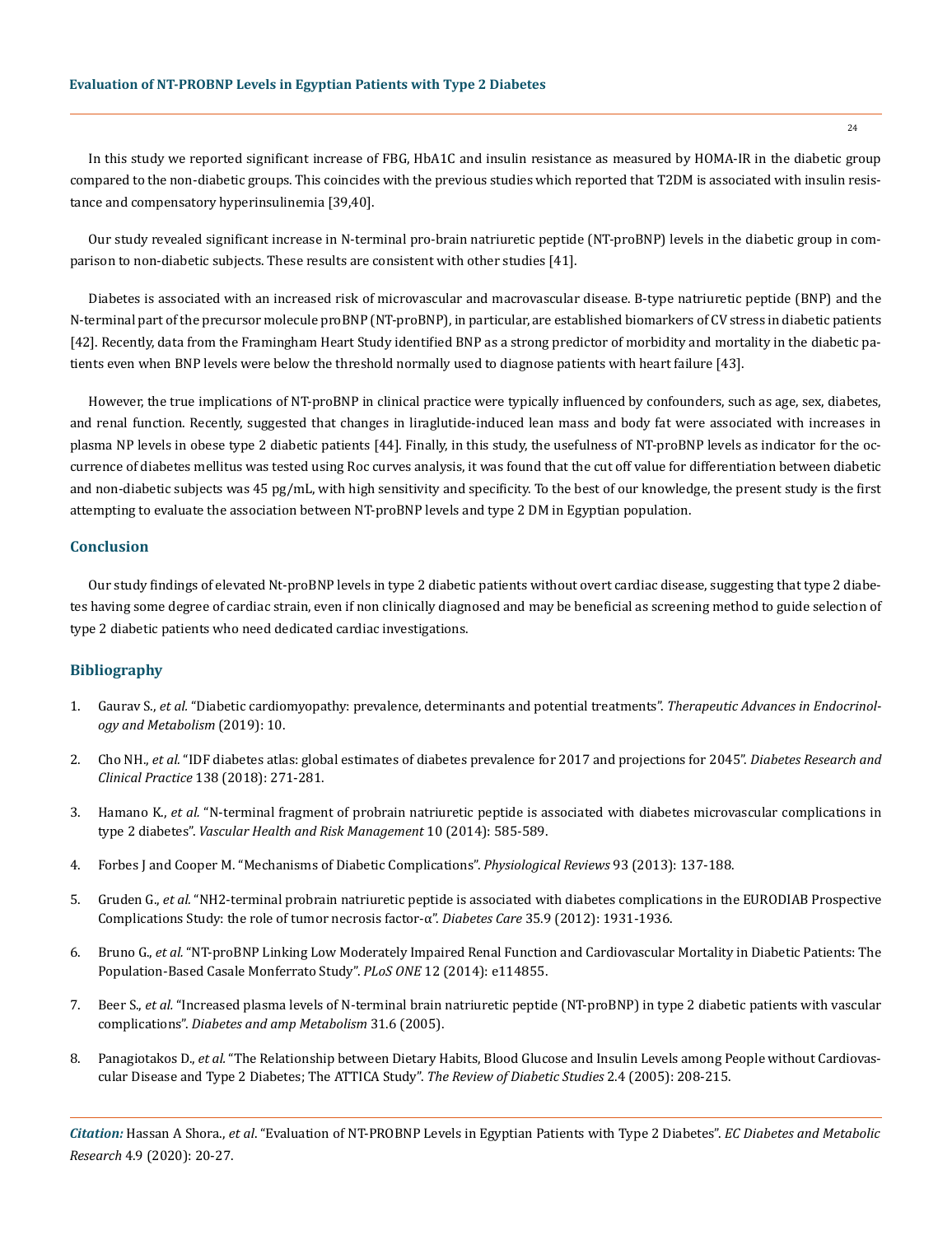- 9. Bernard A., *et al.* ["Determination of beta 2-microglobulin in human urine and serum by latex immunoassay".](https://pubmed.ncbi.nlm.nih.gov/6165500/) *Clinical Chemistry* 27 [\(1981\): 832-837.](https://pubmed.ncbi.nlm.nih.gov/6165500/)
- 10. [Peake M and Whiting M. "Measurement of serum creatinine-current status and future goals".](https://www.ncbi.nlm.nih.gov/pmc/articles/PMC1784008/) *The Clinical Biochemist Reviews* 27.4 [\(2006\): 173-184.](https://www.ncbi.nlm.nih.gov/pmc/articles/PMC1784008/)
- 11. Lambers Heerspink HJ., *et al.* ["Gansevoort RT PREVEND Study Group. Albuminuria assessed from first-morning-void urine samples](https://pubmed.ncbi.nlm.nih.gov/18775924/) [versus 24-hour urine collections as a predictor of cardiovascular morbidity and mortality".](https://pubmed.ncbi.nlm.nih.gov/18775924/) *American Journal of Epidemiology* 168 [\(2008\): 897-905.](https://pubmed.ncbi.nlm.nih.gov/18775924/)
- 12. Pal S., *et al.* ["The Effect of a Low Glycaemic Index Breakfast on Blood Glucose, Insulin, Lipid Profiles, Blood Pressure, Body Weight,](https://pubmed.ncbi.nlm.nih.gov/18838526/)  [Body Composition and Satiety in Obese and Overweight Individuals: A Pilot Study".](https://pubmed.ncbi.nlm.nih.gov/18838526/) *Journal of the American College of Nutrition* 27.3 [\(2008\): 387-393.](https://pubmed.ncbi.nlm.nih.gov/18838526/)
- 13. Hempe JM., *et al.* ["Estimated average glucose and self-monitored mean blood glucose are discordant estimates of glycemic control".](https://pubmed.ncbi.nlm.nih.gov/20357368/) *Diabetes Care* [33 \(2010\): 1449-1451.](https://pubmed.ncbi.nlm.nih.gov/20357368/)
- 14. Salgado AL., *et al.* ["Insulin resistance index \(HOMA-IR\) in the differentiation of patients with non-alcoholic fatty liver disease and](https://pubmed.ncbi.nlm.nih.gov/20721461/)  healthy individuals". *[Arquivos de Gastroenterologia](https://pubmed.ncbi.nlm.nih.gov/20721461/)* 47.2 (2010): 165-169.
- 15. Stanley FLo., *et al.* ["Laboratory Performance in Albumin and Total Protein Measurement Using a Commutable Specimen: Results of a](https://meridian.allenpress.com/aplm/article/137/7/912/128696/Laboratory-Performance-in-Albumin-and-Total) College of American Pathologists Study". *[Archives of Pathology and Laboratory Medicine](https://meridian.allenpress.com/aplm/article/137/7/912/128696/Laboratory-Performance-in-Albumin-and-Total)* 137.7 (2013): 912-920.
- 16. Drion I., *et al.* ["Clinical evaluation of analytical variations in serum creatinine measurements: why laboratories should abandon Jaffe](https://bmcnephrol.biomedcentral.com/articles/10.1186/1471-2369-13-133)  techniques". *[BMC Nephrology](https://bmcnephrol.biomedcentral.com/articles/10.1186/1471-2369-13-133)* 13 (2012): 133.
- 17. Nagai T., *et al.* ["Brain natriuretic polypeptide in type 2 NIDDM patients with albuminuria".](https://pubmed.ncbi.nlm.nih.gov/11563815/) *Journal of Medicinal Chemistry* 32 (2001): [169-180.](https://pubmed.ncbi.nlm.nih.gov/11563815/)
- 18. Barakat L., *et al.* ["Correlation of Iron Binding Stores with Cardio metabolic risks in Obesity and Type 2 Diabetes Mellitus in Egyptian](https://www.researchgate.net/publication/337063325_Correlation_of_Iron_Binding_Stores_with_Cardio_metabolic_risks_in_Obesity_and_Type_2_Diabetes_Mellitus_in_Egyptian_population)  [population".](https://www.researchgate.net/publication/337063325_Correlation_of_Iron_Binding_Stores_with_Cardio_metabolic_risks_in_Obesity_and_Type_2_Diabetes_Mellitus_in_Egyptian_population) *Acta Velit* 4.1 (2017).
- 19. Regitz-Zagrosek V., *et al.* ["Gender differences in the metabolic syndrome and their role for cardiovascular disease".](https://pubmed.ncbi.nlm.nih.gov/16598526/) *Clinical Research in Cardiology* [95.3 \(2006\): 136-147.](https://pubmed.ncbi.nlm.nih.gov/16598526/)
- 20. Regitz-Zagrosek V., *et al.* ["Gender Aspects of the Role of the Metabolic Syndrome as a Risk Factor for Cardiovascular Disease".](https://www.researchgate.net/publication/5693326_Gender_Aspects_of_the_Role_of_the_Metabolic_Syndrome_as_a_Risk_Factor_for_Cardiovascular_Disease) *Gender Medicine* [4 \(2007\): S162-S177.](https://www.researchgate.net/publication/5693326_Gender_Aspects_of_the_Role_of_the_Metabolic_Syndrome_as_a_Risk_Factor_for_Cardiovascular_Disease)
- 21. [Szalat A and Raz I. "Gender-specific care of diabetes mellitus: particular considerations in the management of diabetic women".](https://pubmed.ncbi.nlm.nih.gov/18494812/) *Dia[betes, Obesity and Metabolism](https://pubmed.ncbi.nlm.nih.gov/18494812/)* 10.12 (2008): 1135-1156.
- 22. [Gale EA and Gillespie KM. "Diabetes and gender".](https://pubmed.ncbi.nlm.nih.gov/11206408/) *Diabetologia* 44.1 (2001): 3-15.
- 23. Wild S., *et al.* ["Global prevalence of diabetes: estimates for the year 2000 and projections for 2030".](https://pubmed.ncbi.nlm.nih.gov/15111519/) *Diabetes Care* 27.5 (2004): 1047- [1053.](https://pubmed.ncbi.nlm.nih.gov/15111519/)
- 24. Adams KF., *et al.* ["Overweight, obesity, and mortality in a large prospective cohort of persons 50 to 71 years old".](https://pubmed.ncbi.nlm.nih.gov/16926275/) *The New England [Journal of Medicine](https://pubmed.ncbi.nlm.nih.gov/16926275/)* 355 (2006): 763-778.
- 25. Flegal KM., *et al.* ["Cause-specific excess deaths associated with underweight, overweight, and obesity".](https://pubmed.ncbi.nlm.nih.gov/17986696/) *The Journal of the American Medical Association* [298 \(2007\): 2028-2037.](https://pubmed.ncbi.nlm.nih.gov/17986696/)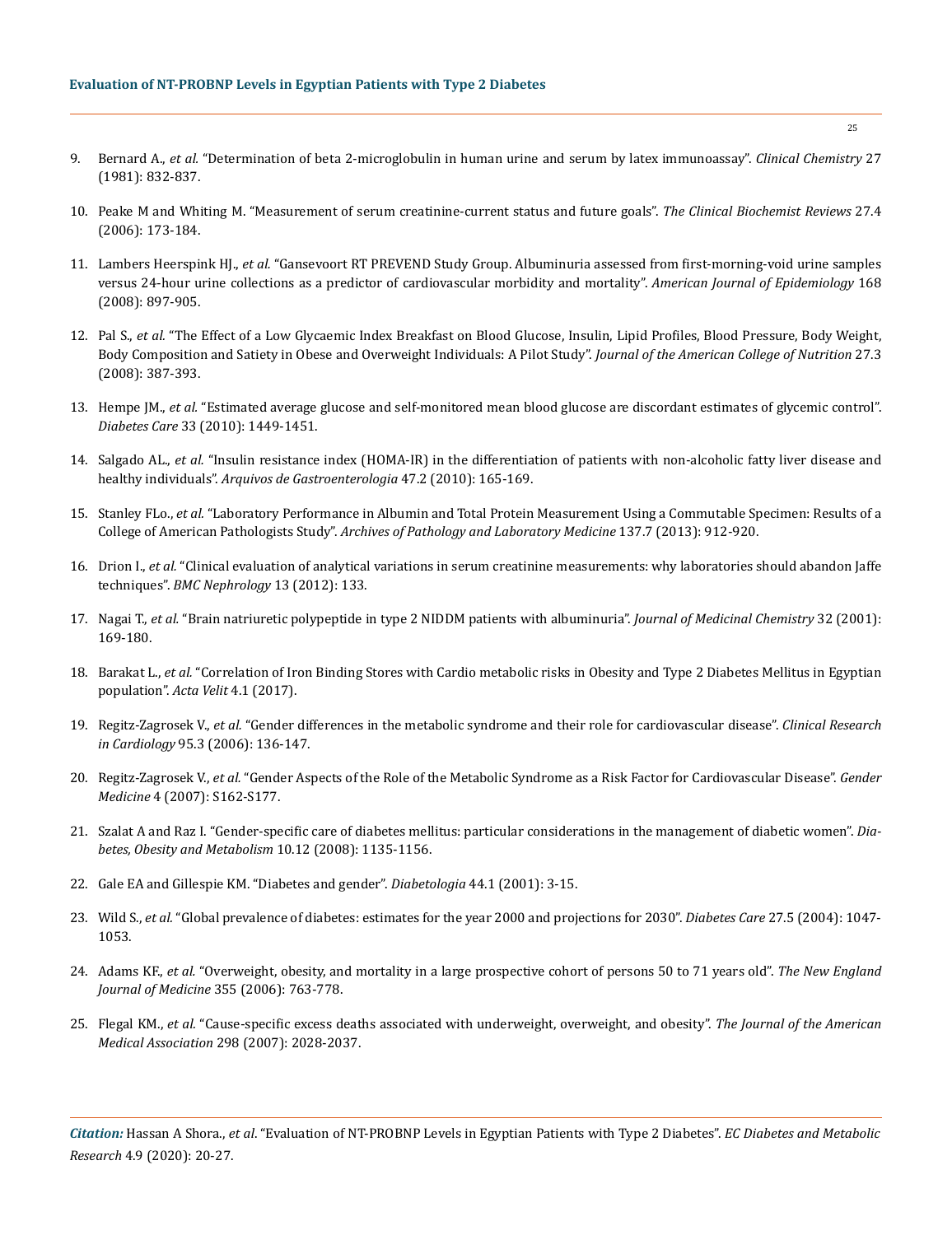- 26. Azab A., *et al.* ["Correlation of serum resist in level with insulin resistance and severity of retinopathy in type 2 diabetes mellitus".](https://www.sciencedirect.com/science/article/pii/S1319610312000907)  *[Journal of Saudi Chemical Society](https://www.sciencedirect.com/science/article/pii/S1319610312000907)* 20 (2016): 272-277.
- 27. Abdel-Aziz T., *et al.* ["Correlation of Triglycerides to High Density Lipoprotein Cholesterol Ratio with Insulin Resistance in Egyptian](https://www.worldwidejournals.com/indian-journal-of-applied-research-(IJAR)/article/correlation-of-triglycerides-to-high-density-lipoprotein-cholesterol-ratio-with-insulin-resistance-in-egyptian-population/MTk5Ng==/?is=1&b1=37&k=10)  Population". *[Indian Journal Of Applied Research](https://www.worldwidejournals.com/indian-journal-of-applied-research-(IJAR)/article/correlation-of-triglycerides-to-high-density-lipoprotein-cholesterol-ratio-with-insulin-resistance-in-egyptian-population/MTk5Ng==/?is=1&b1=37&k=10)* 3.8 (2013).
- 28. Guh DP., *et al.* ["The incidence of comorbidities related to obesity and overweight: a systematic review and meta-analysis".](https://bmcpublichealth.biomedcentral.com/articles/10.1186/1471-2458-9-88) *BMC Public Health* [9 \(2009\): 88-107.](https://bmcpublichealth.biomedcentral.com/articles/10.1186/1471-2458-9-88)
- 29. Rudra CB., *et al.* ["Weight Characteristics and Height in Relation to Risk of Gestational Diabetes Mellitus".](https://academic.oup.com/aje/article/165/3/302/134968) *American Journal of Epidemiology* [165 \(2007\): 302-308.](https://academic.oup.com/aje/article/165/3/302/134968)
- 30. [Astrup A and Finer N. "Redefining type 2 diabetes: 'Diabesity' or 'obesity dependent diabetes mellitus'?"](https://www.researchgate.net/publication/11258865_Redefining_Type_2_diabetes_%27Diabesity%27_or_%27Obesity_Dependent_Diabetes_Mellitus%27) *Obesity Reviews* 1 (2000): [57-59.](https://www.researchgate.net/publication/11258865_Redefining_Type_2_diabetes_%27Diabesity%27_or_%27Obesity_Dependent_Diabetes_Mellitus%27)
- 31. Hu FB., *et al.* ["Diet, lifestyle, and the risk of type 2 diabetes mellitus in women".](https://pubmed.ncbi.nlm.nih.gov/11556298/) *Obstetrical and Gynecological Survey* 57 (2002): 162- [164.](https://pubmed.ncbi.nlm.nih.gov/11556298/)
- 32. [Richard N. "Obesity-Related Hypertension".](https://www.ncbi.nlm.nih.gov/pmc/articles/PMC3096270/) *The Ochsner Journal* 9.3 (2009): 133-136.
- 33. [Landsberg L and Molitch M. "Diabetes and hypertension: pathogenesis, prevention and treatment".](https://pubmed.ncbi.nlm.nih.gov/15702616/) *Clinical and Experimental Hypertension* [26 \(2004\): 621-628.](https://pubmed.ncbi.nlm.nih.gov/15702616/)
- 34. Abdel-Aziz T., *et al.* ["Correlation Of Serum C-Reactive Protein with the Features of Metabolic Syndrome and Associated Microangiopa](https://www.worldwidejournals.com/indian-journal-of-applied-research-(IJAR)/article/correlation-of-serum-candndash-reactive-protein-with-the-features-of-metabolic-syndrome-and-associated-microangiopathy-in-egyptian-population/MTc4OA==/?is=1&b1=21&k=6)thy in Egyptian Population". *[Indian Journal Of Applied Research](https://www.worldwidejournals.com/indian-journal-of-applied-research-(IJAR)/article/correlation-of-serum-candndash-reactive-protein-with-the-features-of-metabolic-syndrome-and-associated-microangiopathy-in-egyptian-population/MTc4OA==/?is=1&b1=21&k=6)* 3.7 (2013).
- 35. Barakat L., *et al.* "Pro-inflammatory Cytokines Levels in Obese and Diabetic Egyptians and its Correlation with Cardiometabolic Syndrome". *Journal of Basic Sciences and Applied Research* 3.2 (2017): 77-81.
- 36. [Bernard MY and Cheung Chao Li. "Diabetes and Hypertension: Is There a Common Metabolic Pathway?](https://www.ncbi.nlm.nih.gov/pmc/articles/PMC3314178/) *Current Atherosclerosis Reports* [14.2 \(2012\): 160-166.](https://www.ncbi.nlm.nih.gov/pmc/articles/PMC3314178/)
- 37. [Amartey K Nsiah and FO Mensah. "Plasma Levels of Uric Acid, Urea and Creatinine in Diabetics Who Visit the Clinical Analysis Labora](https://www.ncbi.nlm.nih.gov/pmc/articles/PMC4378725/)[tory \(CAn-Lab\) at Kwame Nkrumah University of Science and Technology, Kumasi, Ghana".](https://www.ncbi.nlm.nih.gov/pmc/articles/PMC4378725/) *Journal of Clinical and Diagnostic Research*  [9.2 \(2015\): 05-09.](https://www.ncbi.nlm.nih.gov/pmc/articles/PMC4378725/)
- 38. Momin AR., *et al.* "Albumin/Creatinine Ratio, As Predictor of Microalbuminuria, a Risk Factor For Nephropathy In Type 2 Diabetes Mellitus Patients". *International Journal of Health Sciences and Research* 4.2 (2011): 256.
- 39. [Rao G. "Insulin resistance syndrome".](https://pubmed.ncbi.nlm.nih.gov/11277552/) *American Family Physician* (2001): 63-66.
- 40. Barakat L., *et al.* ["Cut Off Value of Serum Adiponectin Levels in Egyptian Patients with Metabolic Syndrome".](https://www.researchgate.net/publication/322259165_Cut_Off_Value_of_Serum_Adiponectin_Levels_in_Egyptian_Patients_with_Metabolic_Syndrome) *Asian Journal Of Research [In Medical And Pharmaceutical Sciences](https://www.researchgate.net/publication/322259165_Cut_Off_Value_of_Serum_Adiponectin_Levels_in_Egyptian_Patients_with_Metabolic_Syndrome)* 1.4 (2017): 1-8.
- 41. Jarolim P., *et al.* ["Serial Measurement of Natriuretic Peptides and Cardiovascular Outcomes in Patients With Type 2 Diabetes in the](https://care.diabetesjournals.org/content/early/2018/05/21/dc18-0109) EXAMINE Trial". *Diabetes Care* [41.7 \(21018\): 1510-1515.](https://care.diabetesjournals.org/content/early/2018/05/21/dc18-0109)
- 42. Hijazi Z., *et al.* ["Cardiac biomarkers are associated with an increased risk of stroke and death in patients with atrial fibrillation: a](https://pubmed.ncbi.nlm.nih.gov/22374183/) [Randomized Evaluation of Long-term Anticoagulation Therapy \(RE-LY\) substudy".](https://pubmed.ncbi.nlm.nih.gov/22374183/) *Circulation* 125 (2012): 1605-1616.

*Citation:* Hassan A Shora., *et al*. "Evaluation of NT-PROBNP Levels in Egyptian Patients with Type 2 Diabetes". *EC Diabetes and Metabolic Research* 4.9 (2020): 20-27.